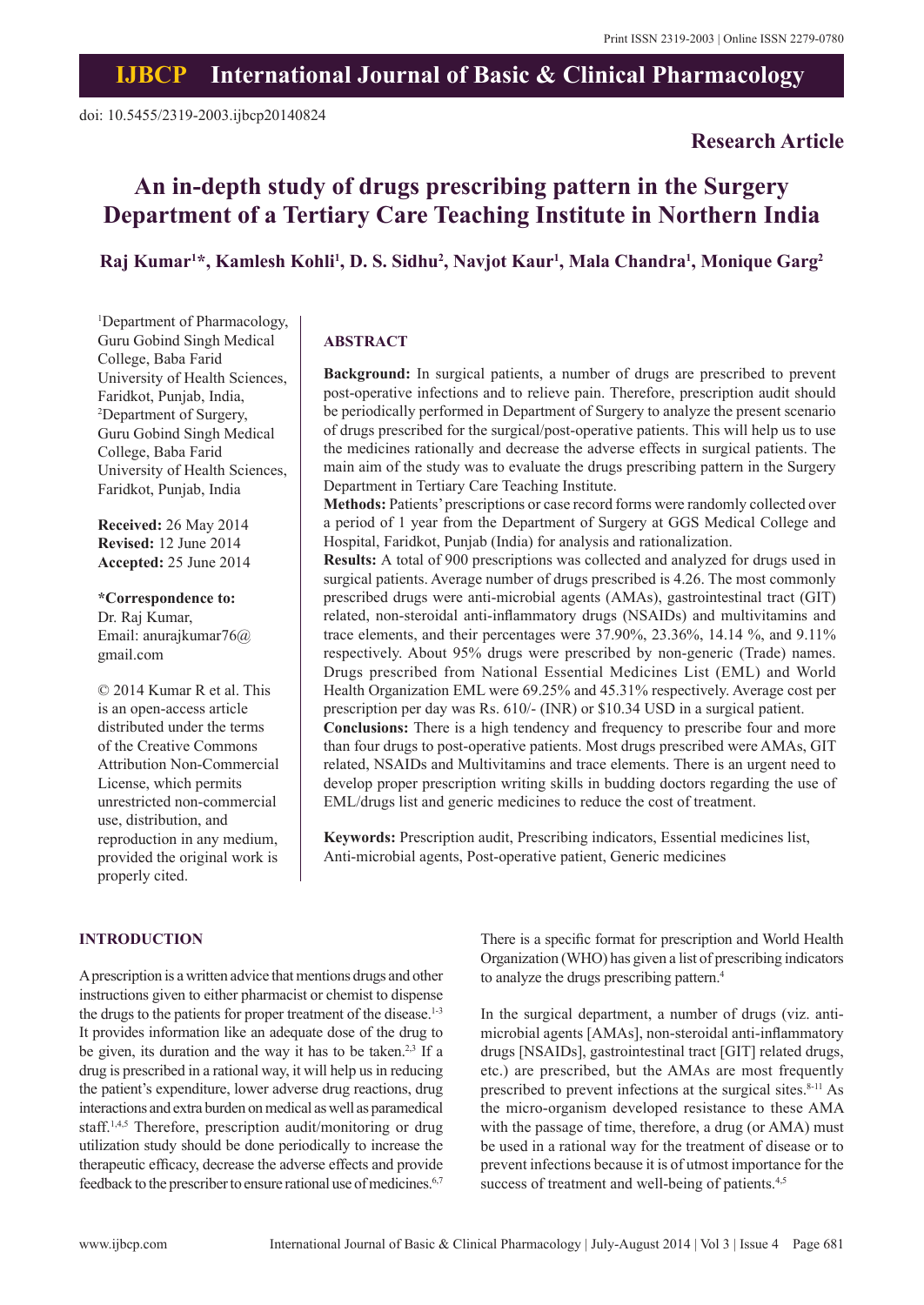The current study was done to evaluate the drugs prescribing pattern in the Department of Surgery in a Tertiary care teaching Institute at Faridkot (Punjab).

#### **METHODS**

This was a cross-sectional hospital based descriptive study. Patients' prescription slips or physicians' order sheet of the hospital record (case record forms [CRFs]) were randomly collected from the patients visiting the outpatient departments (OPDs) or admitted in the ward of Surgery Department, Guru Gobind Singh Hospital attached to the GGS Medical College, Faridkot over a period of 1 year (April 2013 to April 2014) (Figure 1). The relevant information was entered into the pretested proforma (containing name, age, sex, diagnosis, ongoing treatment as recorded from patients' prescription slips or CRFs) and analyzed for prescribing indicators (as per WHO guidelines).<sup>4</sup> These prescribing indicators are:<sup>4</sup>

- 1. Average number of drugs per prescription (encounter)
- 2. Percentage of drugs prescribed by generic name
- 3. Percentage of encounters for antibiotic prescriptions
- 4. Percentage of encounters for prescribing injections
- 5. Percentage of drugs prescribed from an essential medicines list (EML)/drugs list
- 6. Average drug cost per prescription or encounter.

Necessary permission was granted by the Institutional Ethical Committee and written informed consent was obtained from the patients prior to collecting their prescription slips/CRFs.

#### *Inclusion criteria*

Patients of either sex over 14 years of age, patients who had been through a surgery, patients with co-morbid condition, patients undergoing re-operation and patients visiting the OPD after surgery (day care surgery) were included in the study.



**Figure 1: Study design.**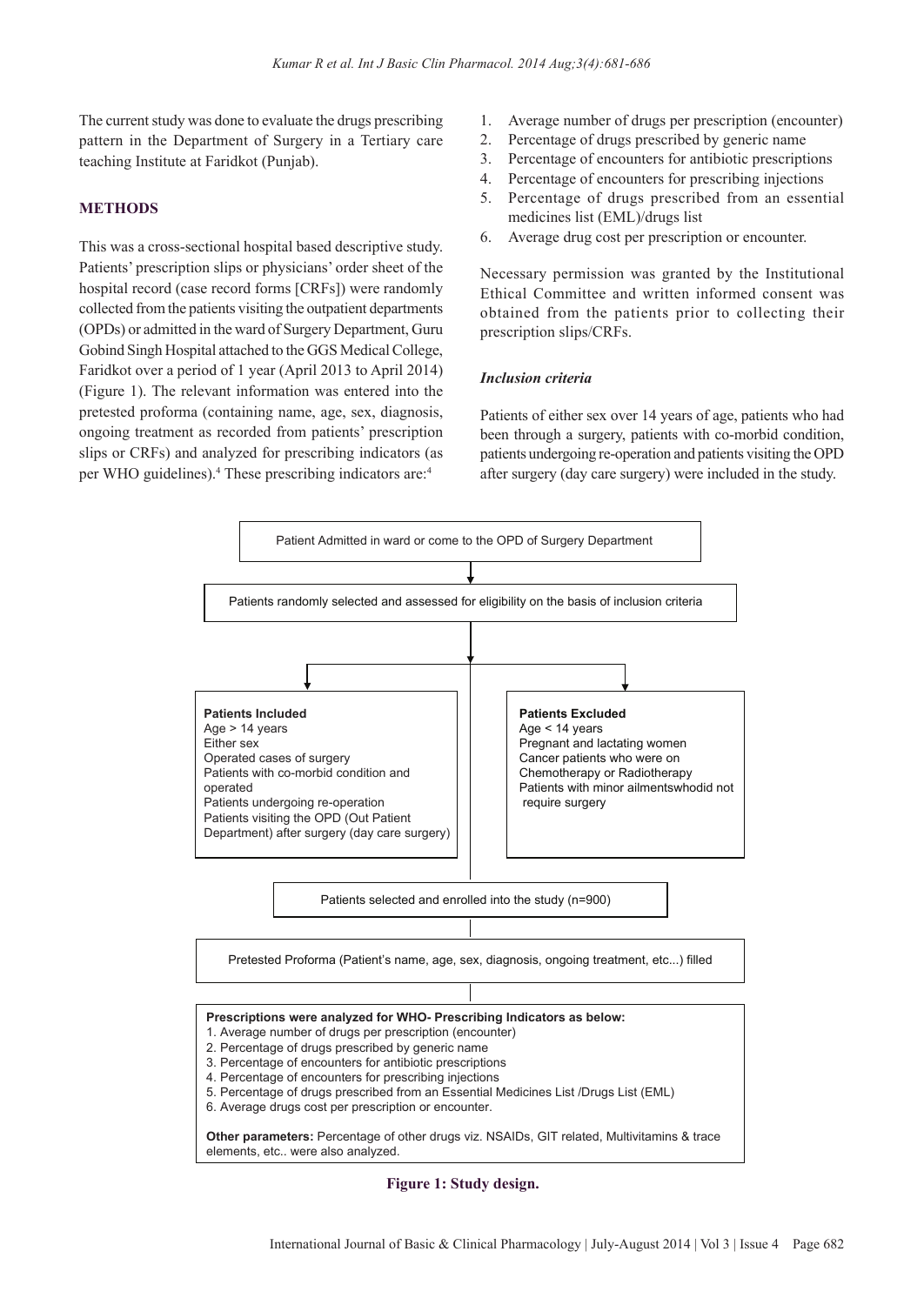#### *Exclusion criteria*

Patients who were below 14 years of age, pregnant and lactating women, cancer patients who were on chemotherapy and outpatients with minor ailments were excluded.

#### **RESULTS**

A total of 900 prescriptions/CRFs was collected that contained 3840 drugs. Males were 61.77% and females were 38.33%, respectively. There were patients who had undergone surgical procedures of different diseases like GIT (31.66%), kidney urinary bladder (13.67%), followed by cancer (11.44%), other miscellaneous disorders (11.44%), traumatic injuries (16.44) and undiagnosed contributed (4.1%), respectively (Table 1).

Average number of drugs prescribed was 4.26 and most commonly prescribed number of drugs was 4 (24.67%) and 5 (23.33%) as per prescription (Table 2).

The most commonly drugs prescribed were antimicrobials, GIT related, NSAIDs, vitamins/minerals and central nervous system related drugs and their percentage was 37.90%, 23.36%, 14.14%, 9.11% and 2.66%, respectively. About  $11.14\%$  drugs involved various intravenous (IV) fluids. About 94.75% drugs were prescribed by non-generic (Trade) name (Table 3).

Fixed-dose combinations (FDCs) were given by 14.19% (n=477). Commonly prescribed FDCs were multivitamins (50.31%, n=240), AMAs (antimicrobials agents) (33.96%,  $n=162$ ) and NSAIDs (15.72%,  $n=75$ ) among FDCs group.

#### **DISCUSSION**

#### *Prescribing indicators*

Average number of drugs prescribed (4.26) (Table 2) was less as disclosed by Bhansali et al.  $(5.70)^8$  and Sharma et al.  $(5.45)$ .<sup>9</sup> Number of drugs prescribed per encounter (4/prescription, 24.67%) less as revealed by Bhansali et al. (8/prescription, 19.58%).8

Total AMAs prescribed (37.89%) (Table 2) was more than as revealed by Bhansali et al.  $(16.16\%)^8$  and Shankar et al. (21.1%).<sup>10</sup> Commonest group of AMAs prescribed was cephalosporin (40.99%) (Table 4) that was less as revealed by Bhansali et al. (74.73%)<sup>8</sup> and more than Sharma et al.  $(34\%)^9$  but comparable to Parveen et al.  $(44.5\%)^{11}$ respectively. Among cephalosporin, cefuroxime (17.17%) (Table 4) was commonly prescribed in this study, while other studies<sup>8,9</sup> disclosed use of ceftriaxone (64.66% and 23.77% respectively) in surgical patients.

Aminoglycosides (14.70%) (Table 4) prescribed was less as revealed by Bhansali et al.  $(25.26\%)^8$  and Sharma et al.  $(26%)<sup>9</sup>$  but comparable to Parveen et al.  $(15%)<sup>11</sup>$  Among aminoglycosides amikacin (13.73%) was prescribed less than as observed by Bhansali et al.  $(25.16\%)^8$  and Sharma et al.  $(26\%)^9$  respectively.

Fluoroquinolones (5.58%) (Table 4) prescribed was less as observed by Sharma et al.  $(12\%)^9$  but more than Parveen et al.  $(2\%)$ .<sup>11</sup> In this study, of loxacin was most frequently prescribed while ciprofloxacin and levofloxacin were observed by Sharma et al.9

| <b>Diagnosis</b>                                                                                                                      | N   | Percentage     |
|---------------------------------------------------------------------------------------------------------------------------------------|-----|----------------|
| Total                                                                                                                                 | 900 |                |
| GIT related diseases                                                                                                                  | 285 | 31.67          |
| Gall bladder                                                                                                                          | 132 | 21.33          |
| Cholelithiasis                                                                                                                        | 112 | 12.33          |
| Cholecystitis                                                                                                                         | 30  | 9              |
| Acute appendicitis                                                                                                                    | 31  | 3.35           |
| Acute pancreatitis                                                                                                                    | 14  | 1.67           |
| Intestinal obstruction                                                                                                                | 35  | $\overline{4}$ |
| Intestinal perforation                                                                                                                | 10  | 1.11           |
| Rectum/anal diseases                                                                                                                  | 21  | 2.33           |
| Hernia                                                                                                                                | 42  | 4.67           |
| Inguinal hernia                                                                                                                       | 27  | $\overline{3}$ |
| Umbilical hernia                                                                                                                      | 15  | 1.67           |
| Varicocele/hydrocele                                                                                                                  | 14  | 1.55           |
| <b>KUB</b>                                                                                                                            | 123 | 13.67          |
| Renal calculi                                                                                                                         | 54  | 6              |
| Renal cyst                                                                                                                            | 12  | 1.33           |
| <b>BPH</b>                                                                                                                            | 21  | $\overline{4}$ |
| Urethral stricture                                                                                                                    | 33  | 3.67           |
| UTI                                                                                                                                   | 3   | 0.33           |
| Traumatic injuries                                                                                                                    | 145 | 16.44          |
| Road side accident with head injury                                                                                                   | 57  | 6.33           |
| Other trauma                                                                                                                          | 91  | 10.11          |
| Diabetes mellitus with                                                                                                                | 32  | 3.67           |
| complications                                                                                                                         |     |                |
| <b>Burn</b>                                                                                                                           | 27  | $\overline{3}$ |
| Cancers                                                                                                                               | 103 | 11.44          |
| Cancer breast surgery                                                                                                                 | 35  | 3.89           |
| Cancer other organs (esophagus,<br>stomach, prostate, anus, rectum,<br>prostate, urinary bladder, gall<br>bladder, liver, cervix)     | 33  | 3.67           |
| Thyroid diseases, salivary glands,<br>lipoma, splenic cyst, abscess,<br>benign lump, neck swellings,<br>intestinal tuberculosis, etc. | 103 | 11.44          |
| Undiagnosed                                                                                                                           | 37  | 4.1            |

GIT: Gastrointestinal tract, KUB: Kidney urinary bladder, BPH: Benign prostatic hyperplasia, UTI: Urinary tract infection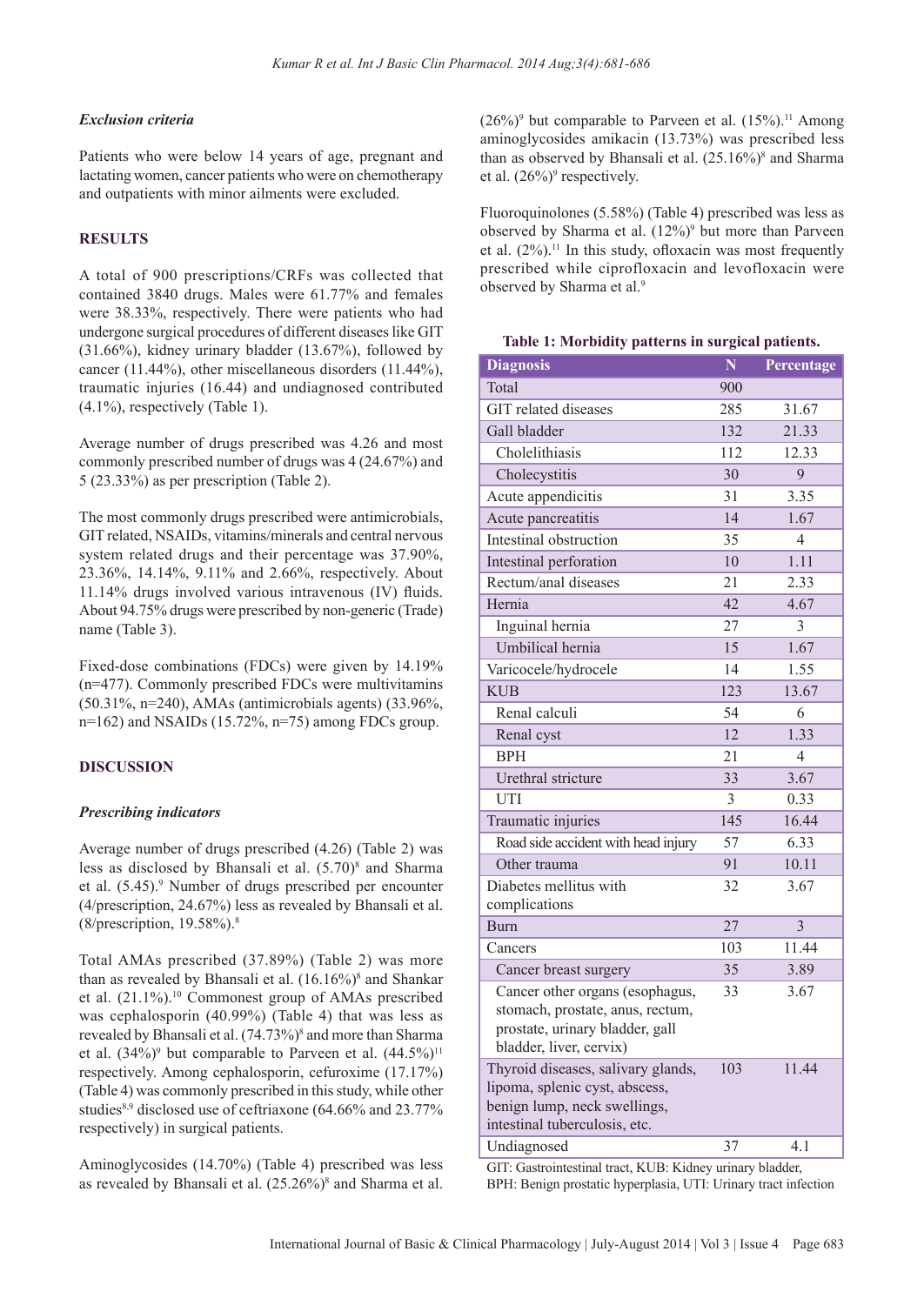Nitroimidazoles (5.36%) (Table 4) prescribe was less as revealed by Sharma et al.  $(12\%)^9$  and Parveen et al.

| <b>Number of drug</b><br>prescribed in a<br>prescription | <b>Number of</b><br>encounters | Percentage |
|----------------------------------------------------------|--------------------------------|------------|
| 1                                                        | 12                             | 1.33       |
| $\overline{2}$                                           | 45                             | 5          |
| $\overline{3}$                                           | 162                            | 18         |
| $\overline{4}$                                           | 222                            | 24.67      |
| 5                                                        | 210                            | 23.33      |
| 6                                                        | 147                            | 16.33      |
| 7                                                        | 54                             | 6          |
| 8                                                        | 21                             | 2.33       |
| >0                                                       | 27                             | 3          |

## **Table 2: Number of drugs prescribed per encounter.**

(30.7%).11 Commonly prescribed was metronidazole among nitroimidazoles (8.8%), which was less as revealed by Parveen et al. (30.7%).<sup>11</sup>

FDCs of fluoroquinolones with nitroimidazoles was frequently prescribed (5.36%) (Table 4) but other studies $8-11$ did not mention about them.

Total FDCs of AMAs was prescribed by 11.45% (Table 4) that is less as disclosed by Parveen et al.  $(18.84\%)$ .<sup>11</sup> These combinations include beta-lactam with penicillinase inhibitors  $(20.17\%, n=282)$ , while rest was fluoroquinolones with nitroimidazoles (5.36%). FDCs of amoxicillin with clavulanic acid (37.81%) and tazobactam with piperacillin (16.80%) were more as revealed by Parveen et al. (23.4% and  $11.11\%$  respectively).<sup>11</sup> During FDCs of ceftriaxone with sulbactam (9.24%) was also prescribed in this study, while other study showed cefoperazone with sulbactam (37%)

## **Table 3: Drugs commonly used in surgical patients.**

| o                                                                    |                             |                                |                                  |
|----------------------------------------------------------------------|-----------------------------|--------------------------------|----------------------------------|
| <b>Parameters</b>                                                    | <b>Total</b><br>$\mathbf N$ | Percentage<br>within the group | Percentage out of<br>total drugs |
| Prescription                                                         | 900                         |                                |                                  |
| Total drugs                                                          | 3840                        |                                |                                  |
| <b>AMA</b>                                                           | 1398                        |                                | 37.9                             |
| <b>GIT</b> related                                                   | 897                         |                                | 23.36                            |
| Pantoprazole                                                         | 507                         | 56.52                          |                                  |
| Omperazole                                                           | 15                          | 1.67                           |                                  |
| Rabeprazole                                                          | 18                          | 2.0                            |                                  |
| Ranitidine                                                           | 51                          | 5.69                           |                                  |
| Antispasmodic                                                        | 39                          | 4.35                           |                                  |
| Antiemetics (domperidone, ondansetron, metoclopramide)               | 87                          | 9.7                            |                                  |
| Antacids                                                             | 180                         | 20.01                          |                                  |
| <b>NSAIDs</b>                                                        | 543                         |                                | 14.14                            |
| Diclofenac                                                           | 429                         | 80.0                           |                                  |
| Paracetamol                                                          | 30                          | 5.61                           |                                  |
| Diclofenac+Serratiopeptidase                                         | 66                          | 12.36                          |                                  |
| Ibuprofen+Paracetamol                                                | 09                          | 1.68                           |                                  |
| Tetanus toxoid (injection)                                           | 54                          |                                | 1.41                             |
| Vitamins and trace elements                                          | 350                         |                                | 9.11                             |
| Vitamin C                                                            | 14                          | $\overline{4}$                 |                                  |
| <b>B-complex</b>                                                     | 240                         | 68.57                          |                                  |
| Vitamin K                                                            | 36                          | 10.0                           |                                  |
| <b>Iron</b>                                                          | 60                          | 17.14                          |                                  |
| <b>CNS</b> related                                                   | 102                         |                                | 2.66                             |
| Opioids/tramadol                                                     | 33                          | 32.35                          |                                  |
| Phenytoin                                                            | 15                          | 14.71                          |                                  |
| Piracetam                                                            | 54                          | 52.94                          |                                  |
| Mannitol                                                             | 30                          |                                | 0.82                             |
| Intravenous fluids (ringer lactate, dextrose, dextrose saline, etc.) | 428                         |                                | 11.14                            |
| Drug prescribed by generic name                                      | 192                         |                                | 5.25                             |

AMAs: Anti-microbial agents, GIT: Gastrointestinal tract, NSAIDs: Non-steroidal anti-inflammatory drugs, CNS: Central nervous system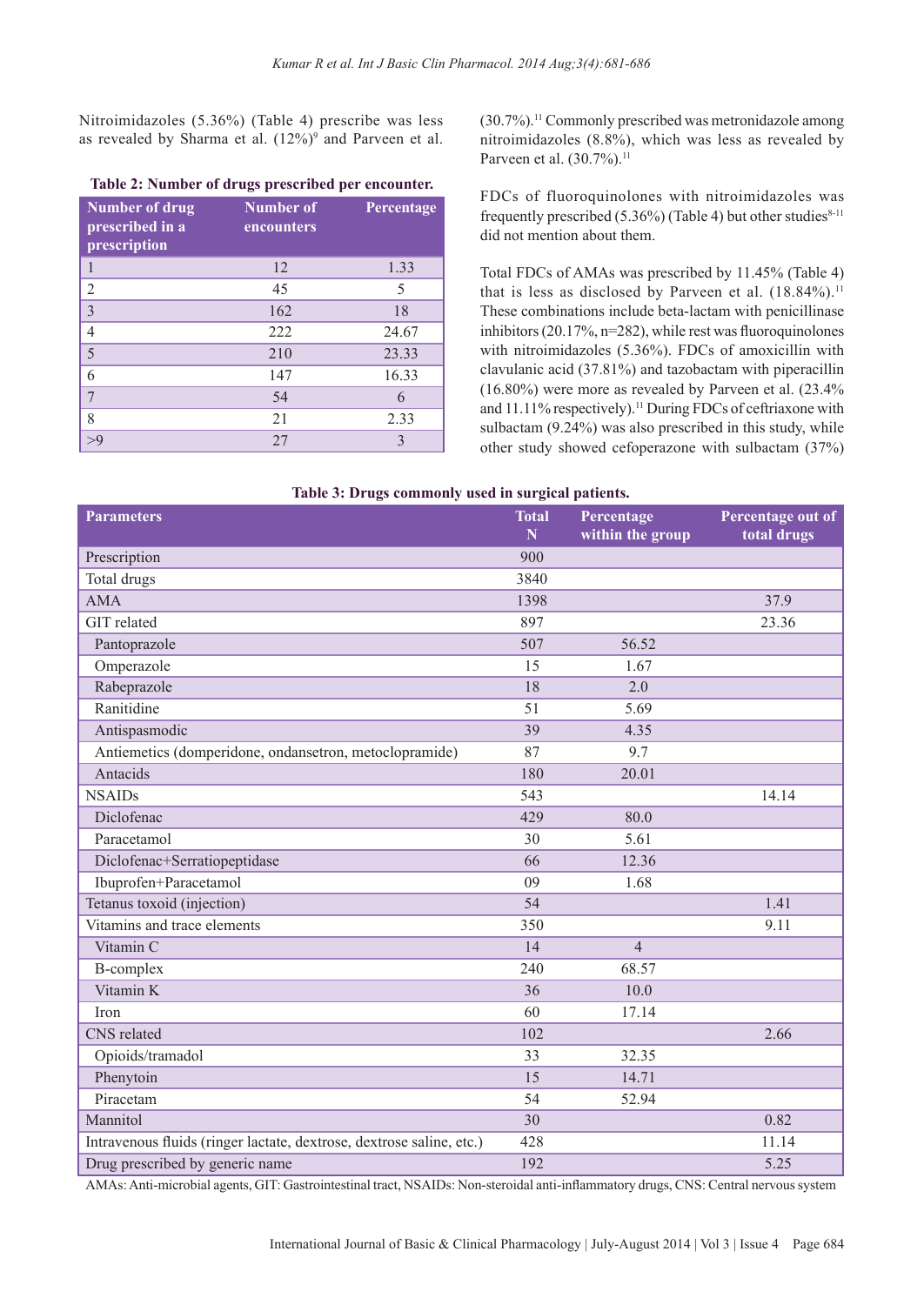#### **Table 4: AMA commonly prescribed.**

|                                   | $\overline{\mathbf{N}}$ |       | Percentage Percentage<br>of out<br>of total<br><b>AMAs</b> |
|-----------------------------------|-------------------------|-------|------------------------------------------------------------|
| <b>AMAs</b>                       | 1398                    | 36.41 |                                                            |
| Beta lactam                       |                         |       | 55.01                                                      |
| Cefuroxime                        | 240                     | 17.17 |                                                            |
| Cefotaxime                        | 30                      | 2.15  |                                                            |
| Cefixime                          | 24                      | 1.72  |                                                            |
| Ceftriaxone                       | 30                      | 2.14  |                                                            |
| Ceftazidime                       | 33                      | 2.36  |                                                            |
| Cefoperazone                      | 69                      | 4.93  |                                                            |
| Tazobactam+Piperacillin           | 60                      | 4.29  |                                                            |
| Ceftriaxone+Sulbactam             | 33                      | 2.36  |                                                            |
| Ceftriaxone+Tazobactam            | 27                      | 1.93  |                                                            |
| Ampicillin+Sulbactam              | 27                      | 1.93  |                                                            |
| Amoxicillin+Clavulanic<br>acid    | 135                     | 9.65  |                                                            |
| Aminoglycosides                   | 204                     |       | 14.59                                                      |
| Amikacin                          | 192                     | 13.73 |                                                            |
| Genatmicin                        | 12                      | 0.86  |                                                            |
| Kanamycin                         | 9                       | 0.64  |                                                            |
| Vancomycin                        | 12                      | 0.85  |                                                            |
| Nitroimidazoles-<br>metronidazole | 123                     |       | 8.8                                                        |
| Ofloxacin+Ornidazole              | 75                      |       | 5.36                                                       |
| Fluoroquinolones                  | 78                      | 5.5   |                                                            |
| Ofloxacin                         | 66                      | 4.72  |                                                            |
| Levofloxacin                      | 12                      | 0.85  |                                                            |
| Others AMAs                       | 111                     |       | 7.94                                                       |
| Povidone iodine                   | 116                     |       | 8.30                                                       |

AMAs: Anti-microbial agents

(Sharma et al.).<sup>9</sup> Among other FDC's combination of loxacin with the ornidazole (21%) was commonly prescribed while other studies8-11 did not mention about such combination.

Average number of antibiotics (1.55) in the prescription was less as revealed by Bhansali et al. $8(2.95)$  and Parveen et al.  $(3.92).$ <sup>11</sup>

GIT-related drugs prescribed (by 23.36%) (Table 3) were more than as disclosed by Bhansali et al.  $(13.2\%)^8$  and Shankar et al.  $(9.5\%)^{10}$  respectively. The most common anti-ulcer drugs prescribed were pantoprazole (52.98%) and antacids (18.80%). Anti-ulcer drugs more frequently prescribed were pantoprazole (a proton pump inhibitor) and ranitidine (antihistaminic - H2 blocker). In this study, ranitidine prescribed (5.69%) was less as observed by Bhansali et al.  $(68.47\%)^8$  and Shankar et al.  $(6.4\%)$ <sup>10</sup> respectively in post-operative patients. Antiemetics viz. domperidone, metoclopramide and ondansetron were also prescribed in some cases.

NSAIDs (14.84%) (Table 3) prescribed was less as observed by Bhansali et al.  $(16.24\%)^8$  and Shankar et al.  $(19.7\%)^{10}$ respectively. Among NSAIDs commonest prescribed was diclofenac (both monotherapy and combination) (91.16%), which matched the findings as observed by Bhansali et al.  $(89.72\%)$ .<sup>8</sup>

Multivitamins and minerals (10%) prescribed were more as disclosed by Shankar et al.  $(2.6\%)^{10}$  and commonest vitamin prescribed was vitamin B as FDCs (73.33%).

Serratiopeptidase (1.72%) prescribed was almost more or less near to the observation of Shankar et al.  $(1.5\%)$ <sup>10</sup>

Total FDCs prescribed (12.42%) was less as observed by Sharma et al. (25.78%)<sup>9</sup> and Parveen et al. (18.84%)<sup>8</sup> (Table 5).

Drugs prescribed from WHO  $EML^{12}(45.31\%)$  was less while from National EML $^{13}$  (69.25%) was more than as revealed by Sharma et al. (52.96% and 68.93% respectively).<sup>9</sup> Injectable dosage forms (100%) were more as observed by Sharma et al. (86.08%).<sup>9</sup>

#### *Drug consumption and cost analysis*

Average costs of AMA, GIT related agents, NSAIDs, vitamin B and IV fluids are Rs.  $352/-$ ,  $90/-$ ,  $20/-$ ,  $8/-$  and 130/-INR respectively per day per prescription. Average cost of drug per encounter was Rs. 610/- INR (\$10.34, USD) that is very less as disclosed by Sharma et al. (Rs. 1090.40 INR or \$18.30 US Dollar)<sup>9</sup> in the post-operative patients.

It has been observed that cephalosporins (third generation) and their combinations (with penicillinase inhibitors) are frequently prescribed which is the cause of concern in the present scenario. Secondly, AMA and other medicines are prescribed by non-generic (Trade) name, thereby, increasing the total cost of treatment in post-operative patients.

#### *Implications of the study*

The study reflects the common disorders for which surgeries are performed in a tertiary care teaching institute/hospital. This study revealed that the poly-pharmacy is a very common practice. The prescribing of medicines, according to the National Essential Medicine/Drug List is adequate but needs a lot of improvement. The prescription of medicine by nongeneric (Trade) name is very common, which increases the cost of the drug therapy in a developing country like India.

#### *Limitations*

This study had a small sample size and was done in the patients admitted in the Department of Surgery. We did not enroll patients from Orthopedic, ENT, Eye/Ophthalmology, Obstetrics and Gynae Departments. Therefore, it gave us a limited pattern of drug use in post-operative patients in the